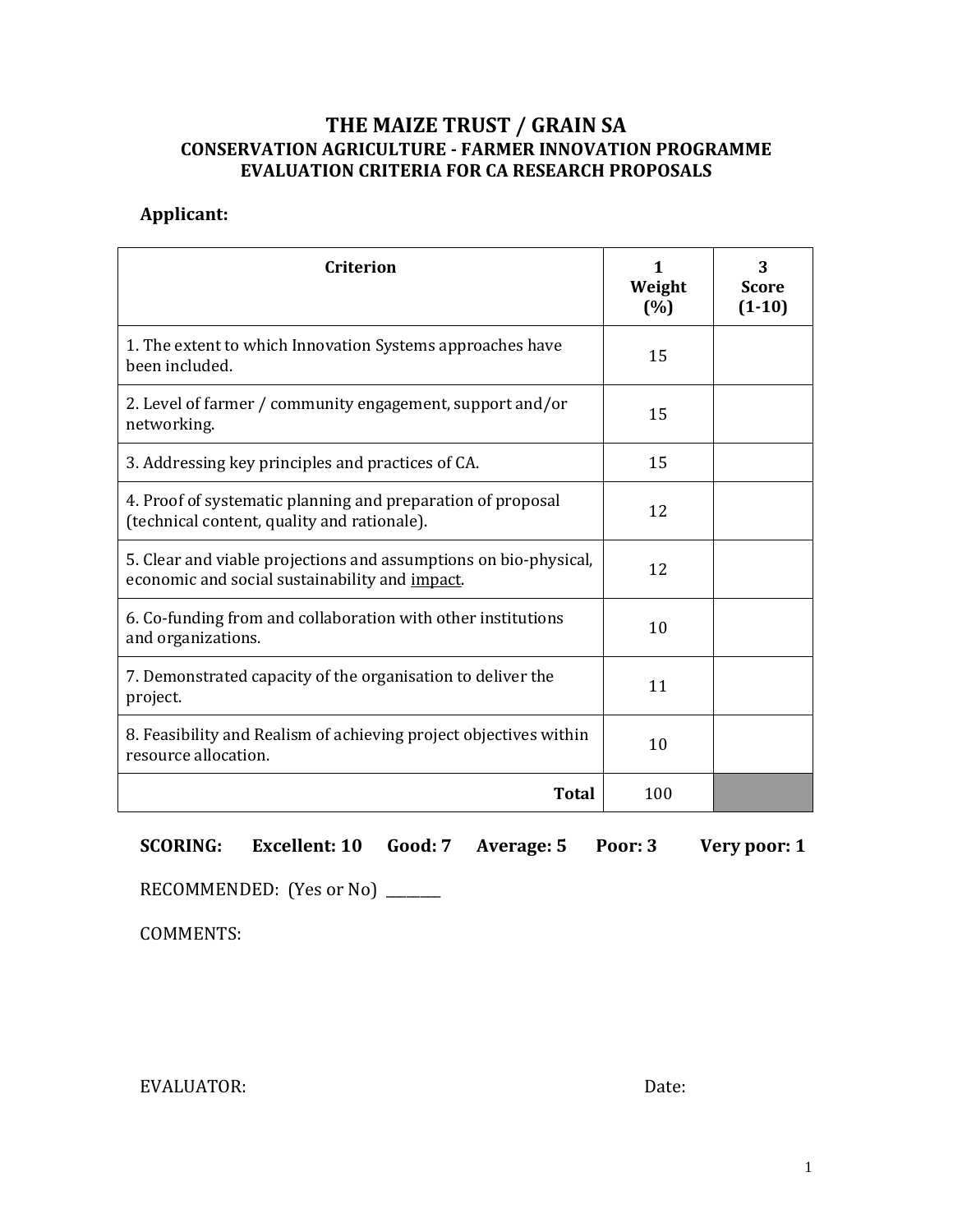## **EXPLANATION OF CRITERIA**

- 1. Does the proposal clearly explain *How* and *Who* the project will identify and involve as key stakeholders (i.e. people interested in trying to take purposeful action promoting CA in the area) within a so-called farmer-centered *Agricultural Innovation Systems (AIS)* approach? Does it particularly highlight **on-farm, farmer-led research and/or experimentation**, where farmers are lead or equal partners (in identifying research needs, designing, implementing and evaluating experiments), and **innovation platforms**, where farmer (study) groups share, reflect, learn and adapt through interaction and social learning? Experiments should preferably be well designed, e.g. with appropriate treatments and sufficient replications on a sufficient number of farms covering the specific study area or agro-ecological zone. Any other approaches and methodologies from the natural, economic and/or social sciences must be appropriate and in support of the AIS.
- 2. The proposal should clearly indicate the link to a well organised and committed farmer group, anticipated to be engaged with project activities. Specifically, **farmers should not merely be recipients of new knowledge, but also potential sources and/or partners in its generation, i.e. they are researchers and innovators in their own right**. Assessors will consider the level of engagement and commitment by the farmers/community, which should be clarified in the proposal.
- 2. Does the proposal address all CA principles and practices appropriately / correctly with the emphasis on quality implementation?

CA principles and practices are:

- Continuous minimum mechanical soil disturbance
- Diversified cropping, including the use of crop rotations and –associations, as well as cover crops
- Permanent organic soil cover

Other principles and technologies, or so-called Good Agricultural Practices (GAP's), applied to compliment CA systems are:

- Integrated soil fertility and acidity management
- Integrated pest and disease management (IPM)
- Integrated weed management (IWM)
- Integrated crop-livestock management
- 4. Has careful and quality thought (rationale) been given to a structured proposal with technical content of high quality? Has the prescribed proposal format been used (see guidelines attached or contact Dr Hendrik Smith at Grain SA)